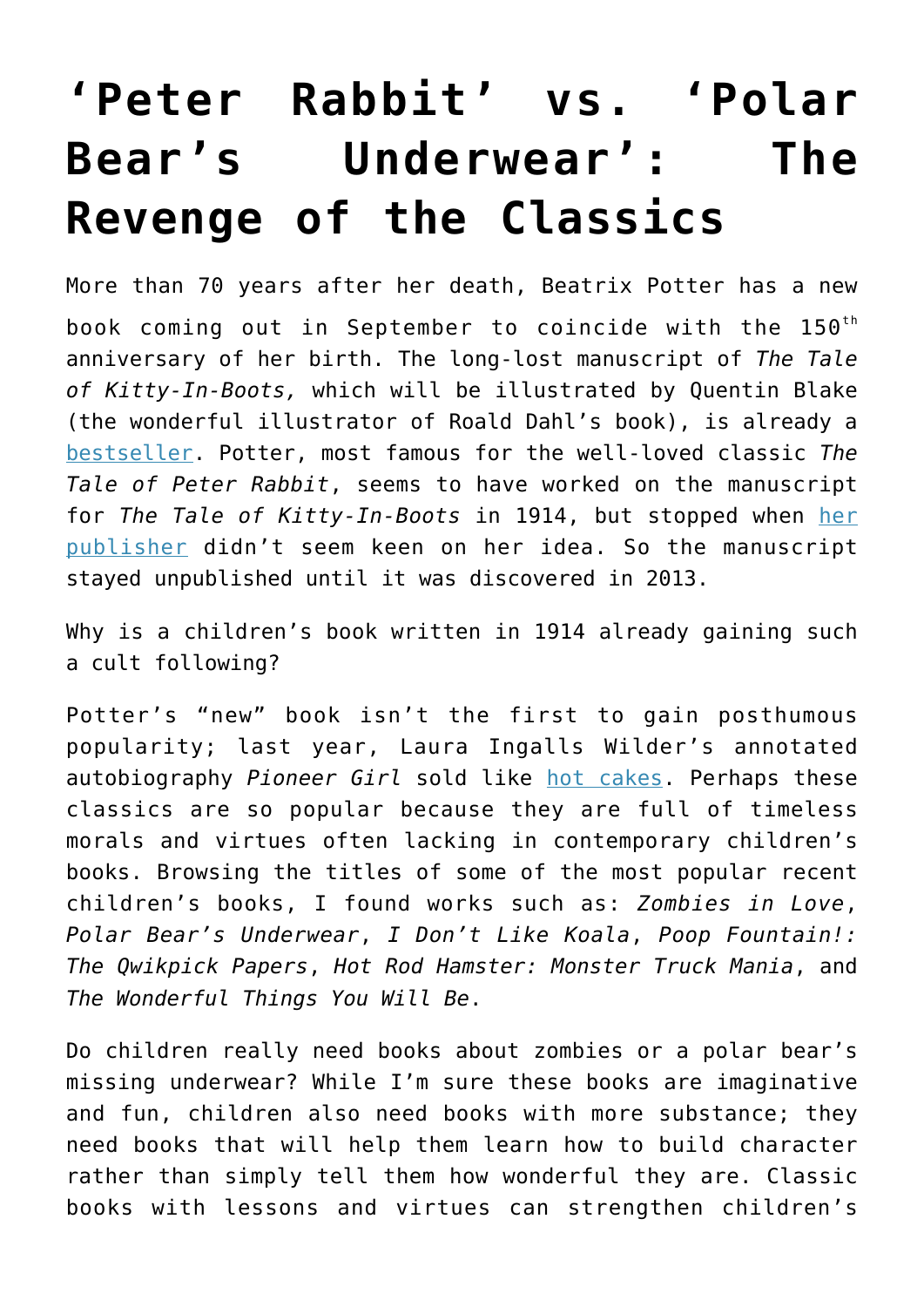[personal ethics](http://www.punchnels.com/2014/06/23/10-reasons-you-should-be-reading-the-classics/) and help teach them right from wrong. Potter's famous *The Tale of Peter Rabbit* has beautiful illustrations as well as a lesson on what happens when you're disobedient and mischievous (Hint: you might end up in a pie).

If children learn to appreciate classic books at a young age, they might also continue reading the classics as they grow older, which could [boost](http://www.telegraph.co.uk/news/science/science-news/9797617/Shakespeare-and-Wordsworth-boost-the-brain-new-research-reveals.html) their intelligence. Writers like Shakespeare and Jane Austen not only give readers a glimpse of history, but they also give the brain a [work out](http://msutoday.msu.edu/news/2012/reading-the-classics-its-more-than-just-for-fun/) as much as a difficult math problem might, even though they are also entertaining us.

These books aren't merely educational, however. They also represent timeless virtues in a culture that too often praises the new while neglecting the old. As well, today's early readers have many more outlets competing for their attention, from video games to other screen-based forms of entertainment. In this ephemeral cultural universe, the staying power of a classic children's book is worth preserving. After all, it's hard to imagine books about zombies being passed down to the next generation like Potter's and Wilder's books have been.

Early enthusiasm about the publication of *The Tale of Kitty-In-Boots* is about more than the book itself. It's an enthusiasm for the kind of writer Beatrix Potter was: one who didn't shrink from challenging even young readers to think through the moral challenges of daily life, even if that life is lived (as in *Kitty-in-Boots*) by a crime-fighting cat who, like most children, struggles to be both "serious" and "wellbehaved."

*This blog post has been reproduced with the permission of [Acculturated.](http://acculturated.com/) The original blog post can be found [here.](http://acculturated.com/revenge-of-the-classics/) The views expressed by the author and Acculturated are not necessarily endorsed by this organization and are simply provided as food for thought from Intellectual Takeout.*???????????